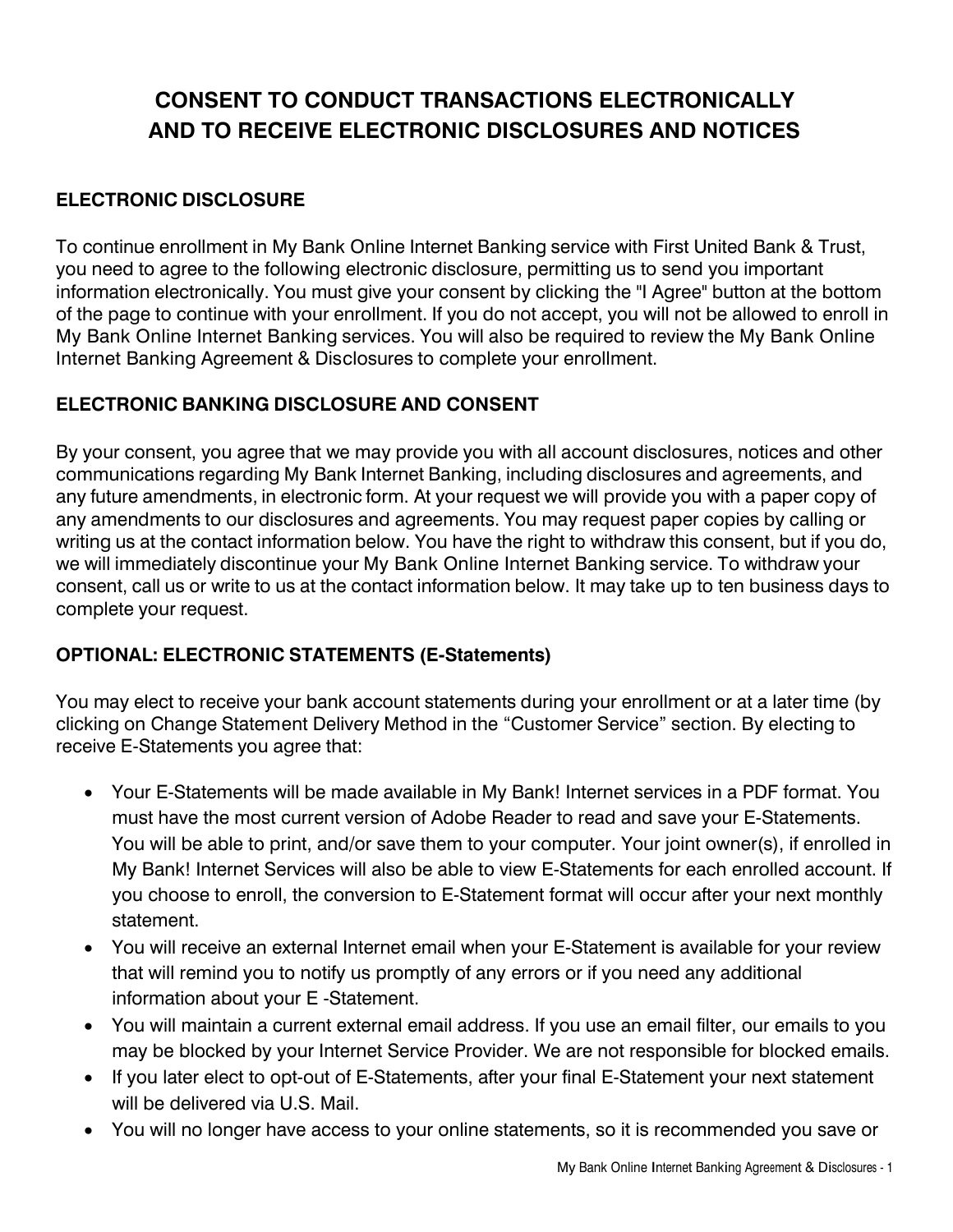print a copy.

- If you request a paper copy of your account statement although one was delivered to you via E-Statement, you may incur a fee.
- Please refer to our Consumer Pricing Guide for any additional fees.
- Statements for open accounts will be available to you through My Bank Online for a minimum of 24 months. Once an account has closed, you will have access to statements on noninterest bearing accounts for 30 days, and interest bearing accounts until February of the following year.

## **YOUR MINIMUM SYSTEM REQUIREMENTS**

To access My Bank! Internet Services and to access and retain all disclosures, you need the latest commercially accepted browser versions offered by the browser vendor and the hardware required by the browser vendor to operate the browser version. Additionally, the most current version of Adobe Reader is required to read and save the disclosures. To agree that your system meets the requirements, and that you consent to receive all notices regarding Online Banking in electronic form, click the "I Agree" button. Should the requirements change, you will be notified and required to confirm your ability to meet the new requirements. Information sent through our pages is secure and uses Secure Socket Layer (SSL) protocol. SSL technology encodes information that is being sent over the Internet to help ensure the information remains confidential.

## **CONTACT INFORMATION**

First United Bank & Trust 12892 Garrett Highway Oakland, MD 21550

1-888-692-2654 customerservice@MyBank.com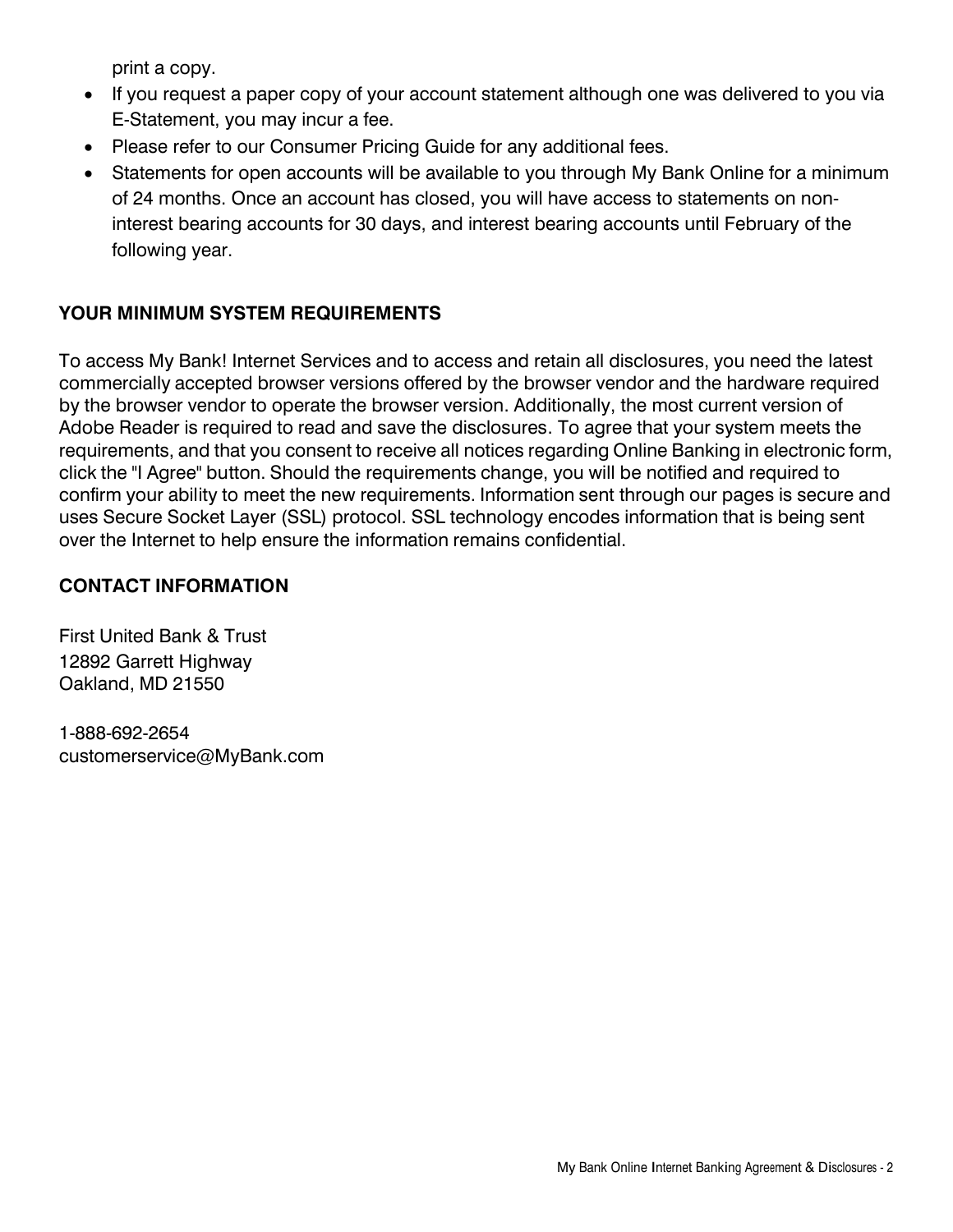## **My Bank Online Internet Banking Agreement & Disclosures**

This Internet Banking ("My Bank Online") Agreement and Disclosures is the contract that covers your and our rights and responsibilities concerning the My Bank Online service offered to you by First United Bank & Trust. In this Agreement, the words "**you**", "**your**", and "**yours**" mean those who request and use My Bank Online, any joint owners of accounts accessed under this Agreement or any authorized users of My Bank Online. The words "**we**", "**us**", "**our**" and "**First United**" mean First United Bank & Trust. The word "**account**" means any one or more deposit accounts you have with First United. **"Password"** means the personal identification number or personal security code, whether one or more than one, that you choose or is assigned to you by First United that allows you to access My Bank Online. **"Transaction(s)"** means all electronic funds transactions performed through My Bank Online. **"Agreement"** means this My Bank Online Internet Banking Agreement and Disclosures, any amendments, our account agreements and the Fee Schedule for your type of account, and the instructions and other material provided to you by My Bank Online. **"Electronic Banking System"** means the components that permit you to make or initiate Transactions through My Bank Online, including telephone lines and equipment, Personal Computers (PCs), computer systems, Internet access and web sites, bill payment center and the automated clearinghouse system.

By requesting and/or using My Bank Online, each of you, jointly and severally, agrees to the terms and conditions in this Agreement.

#### **Application for My Bank Online**

You may become eligible for My Bank Online by submitting a My Bank Online application. To use My Bank Online, you must have a checking account in good standing with First United.

#### **Account Access**

If we approve your application for My Bank Online, you may use your personal computer to access your accounts. You must use your My Bank Online account number along with your password to access your accounts. My Bank Online generally is accessible 7 days a week, almost 24 hours a day through our website, **MyBank.com** or you may access your account by touch-tone telephone by using your Telephone Banking number and Personal Identification Number (PIN) 4:00 a.m. and 1:00 a.m., 7 days a week at 1-800-218-1014. You understand that any person granted access to My Bank Online may authorize us to make transfers to and from your accounts on your behalf, even if other agreements you have with us or other financial institutions require the instructions of one or more named individuals to access funds in your accounts.

**Equipment and Technical Requirements**. To perform Transactions, you must have the telephonic or other electronic equipment necessary for My Bank Online, such as a PC with modem and/or World Wide Web access. It is your responsibility to acquire the equipment, software or Internet service necessary to access My Bank Online.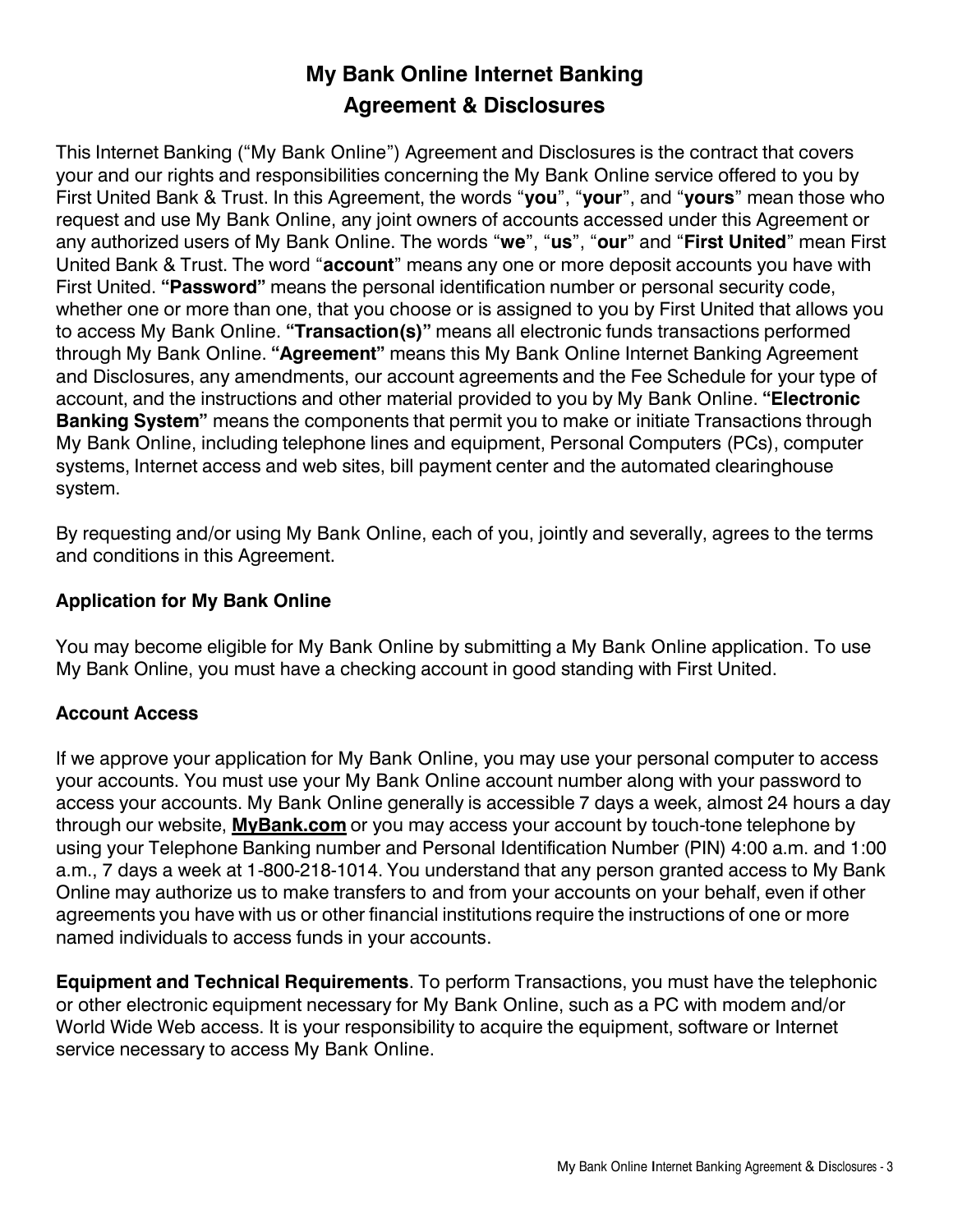## **Types of Transactions**

You may use My Bank Online to:

- Transfer funds between your deposit accounts and loan accounts with us.
- Transfer funds from your First United checking account to your deposit or loan accounts outside First United
- Bank & Trust as long as the outside account is with a US financial institution.
- Transfer funds from your deposit or loan accounts outside First United Bank & Trust to your checking account with us, as long as the outside account is with a U.S. financial institution.
- Review account balance and transaction history for any of your accounts.
- Place a stop payment request for any check you have written on an account. (See below for how to stop payments scheduled under the My Bank Online Bill Payment Feature.)
- Your stop payment request is considered to be a written request and is effective for six (6) months.
- Import and export account information into compatible financial management software.
- Conduct other transactions permitted by First United.
- Communicate with First United using electronic mail ("E-mail").
- By separately requesting "Bill Pay Services," you can use My Bank Online to make bill payments to a business (payee) from a checking account.
- Transactions involving a line of credit account will be subject to your loan agreement.

## **Transfers**

You may make funds transfers to other First United accounts of yours as often as you like. Federal banking regulations restrict the number of transfers and withdrawals from any type of savings or money market account to another of your accounts to six (6) per month/monthly statement cycle with us or to a third party by means of a preauthorized, telephone or automatic transfer (which would include transfers made via My Bank Online). In all cases, security concerns may lead to other limits on the number or dollar amount of Transactions you may make from time to time. You may transfer or withdraw up to the available balance in your account or up to the available credit limit on a line of credit with us at the time of the transfer, except as limited under this Agreement or your deposit or loan agreements. First United reserves the right to refuse any Transaction that would draw upon insufficient or unavailable funds, lower an account below a required balance, or otherwise require us to increase our required reserve on the account. The cutoff time for transfers between internal accounts is 8:59 p.m. EST for that business day. We do not consider Saturday or Sunday a business day, therefore any internal transfer on Saturday or Sunday will be recorded the following business day, which is generally Monday, with the exception of Federal and Bank Holidays.

#### **Account Information**

The account balance and transaction history information may be limited to recent account information involving your accounts. Also, the availability of funds for transfer or withdrawal may be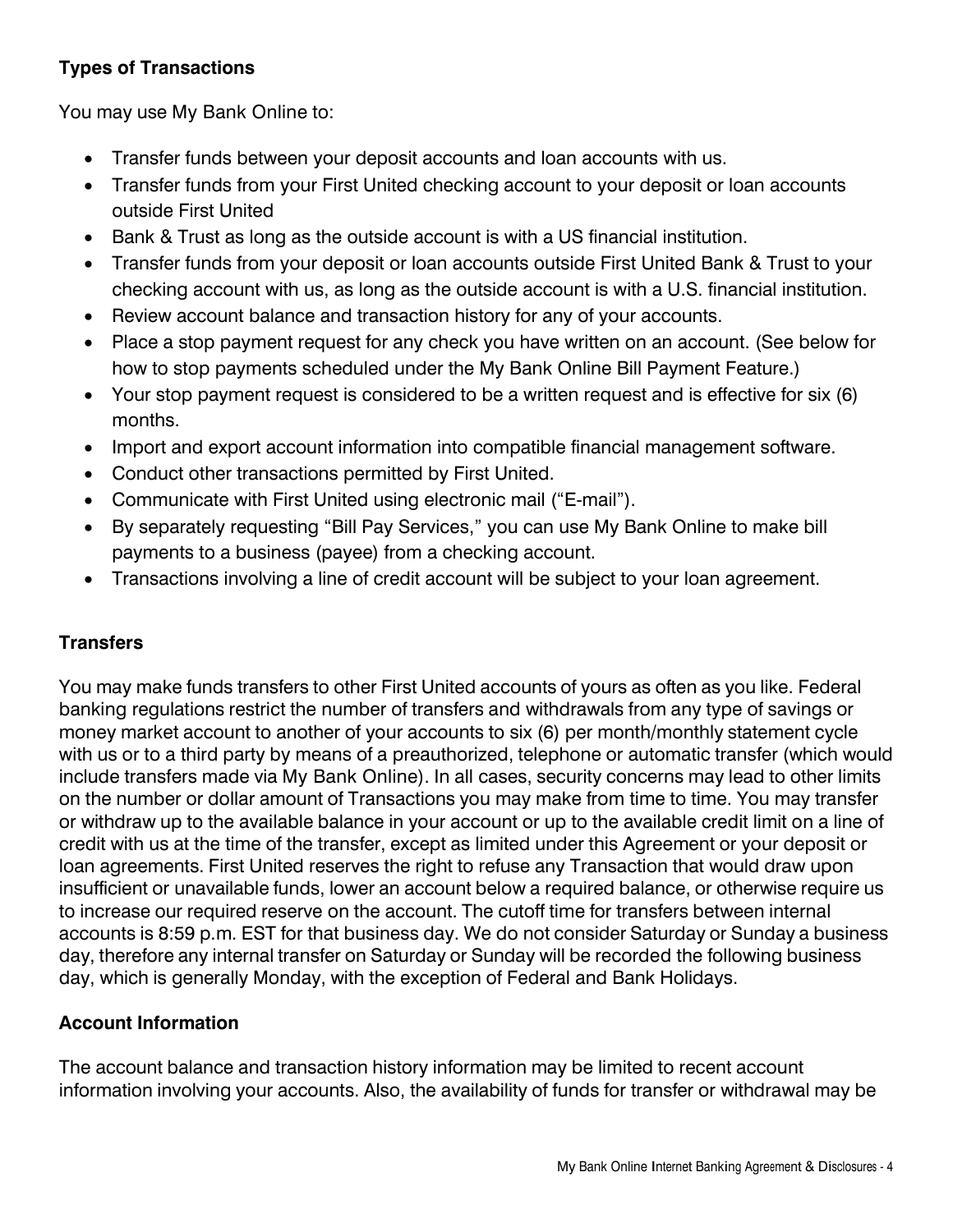limited due to the processing time for ATM transactions and our Funds Availability Policy.

#### **External Transfers**

Through the External Transfer Feature, you may transfer funds from your bank account(s) at another financial institution ("**External Bank Account(s)**") to one of your First United checking accounts. You also may transfer funds from one of your First United checking accounts to your External Bank Account(s).

- a. When you log into My Bank Online and give us External Transfer instructions, you authorize us to initiate Transactions to and from your First United checking account and the External Bank Account. You also authorize us to correct any error and to make adjustments when a Transaction is returned, reversed or cannot be completed by initiating Transactions to and from your account(s) and the External Bank Account(s). Your authorizations remain in place until you cancel My Bank Online and we have had a reasonable time to act upon your cancellation request.
- b. You represent and warrant to us that: you are the owner of the External Bank Account(s); you have all necessary authority and rights to register for the External Transfer Feature and to initiate funds transfers to and from the External Bank Accounts; you are an individual consumer and the External Bank Accounts are held and used by you solely for personal, family or household purposes; and you will not use the External Transfer Feature for any purpose that is in violation of any law, rule, or regulation, or the rules of any electronic payment system. First United and the financial institution(s) holding the External Bank Account(s) may rely on these representations. We will use the Automated Clearing House ("**ACH**") network to initiate and process the Transactions. We may use other methods to process a Transaction, including a book transfer or wire transfer.
- c. We will process External Transfer instructions received before the time specified on the My Bank Online website on a business day (currently 7:00 PM EST) the next business day. External Transfer instructions that are received on a non-business day or after the time specified on the My Bank Online website on a business day will be processed the business day following the next business day.
- d. We have no obligation to complete an External Transfer if there is an insufficient funds balance in your First United checking account to complete the funds transfer to the External Bank Account; the ACH debit to the External Bank Account is not processed or is returned for any reason by the financial institution holding the External Bank Account; the External Transfer instruction exceeds any dollar or frequency limitation placed on funds transfers by us; First United or the financial institution holding the External Bank Account imposes any restriction, hold or limitation that would prevent the execution of the External Transfer instruction; or we have any reason, in our sole discretion, to believe that processing the External Transfer instruction could expose us to a loss of any kind. We are not responsible for actions taken by the financial institution that holds your External Bank Account(s), and we are not responsible if the financial institution does not properly credit or debit a Transaction to or from your External Bank Account.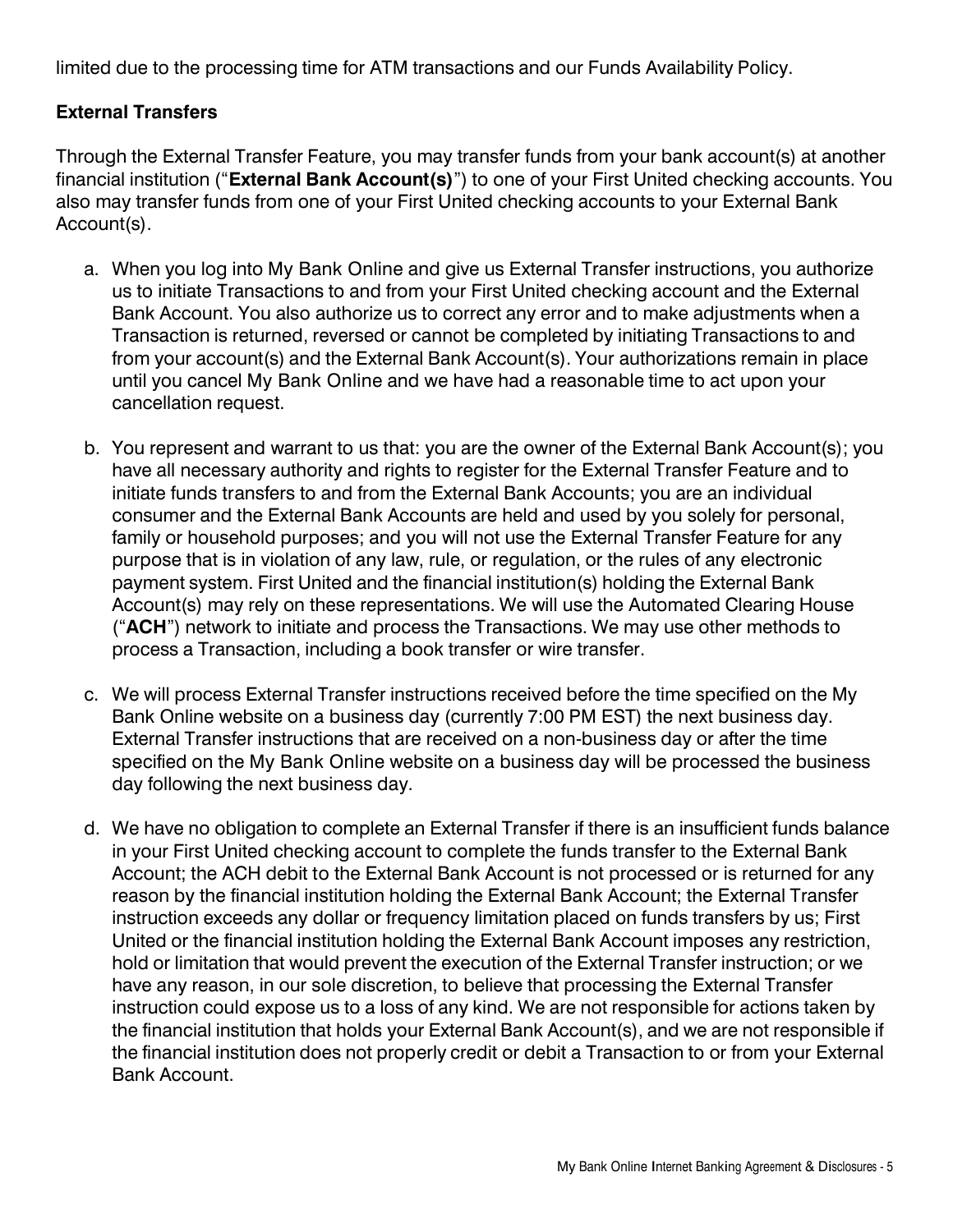- e. If an External Transfer cannot be completed, we will make a reasonable effort to complete it one additional time and, if we are still unable to complete it, we will notify you at the email address you have established in your My Bank Online profile. This second processing attempt may delay the completion of the Transaction. It is your responsibility to monitor your accounts through the My Bank Online website and your External Bank Accounts to determine if your Transaction has been processed.
- f. We are not responsible for detecting any errors in External Transfer instructions. You are responsible for all External Transfer instructions, and we may rely upon the information you give us. We may rely solely on the account numbers and bank identifying numbers that you give us to identify your External Bank Account(s) and the financial institution(s) holding the External Bank Account(s), regardless of whether or not you also provide the name of the account holder or the name of the financial institution. We and other financial institutions processing your Transactions have no responsibility to identify or investigate any discrepancy between names and account numbers.
- g. The aggregate dollar amounts of Transactions we will process for you per business day are:

| <b>Inbound Transfers</b> (transfers to a First United account)    | \$25,000.00 |
|-------------------------------------------------------------------|-------------|
| <b>Outbound Transfers (transfers from a First United account)</b> | \$25,000.00 |

- h. Each of these separate limits applies to the aggregate External Transfers to or from all of the accounts at First United associated with your My Bank Online account. We may decline to process, or delay processing of, any or all of your External Transfer instructions at any time if we, in our sole discretion, are concerned that the requested transfer may be unauthorized or otherwise improper. If we decline to process, or delay processing, any External Transfer instruction, we will promptly notify you via e-mail, and we have no liability to you for any damages.
- i. You may request cancellation of an External Transfer if the External Transfer instruction has not been processed. We will take reasonable steps to act on your cancellation requests, but we are not responsible if we cannot cancel an External Transfer instruction because we did not have sufficient time to act.
- **j.** When you register for the External Transfer Feature, you authorize us to obtain information from any financial institutions holding your External Bank Account(s) to confirm your access to and/or ownership of the External Bank Account(s). You also authorize us to request information regarding you and your External Bank Account(s) from other sources to verify your identity and account ownership, protect against fraud, confirm your pattern of use, comply with applicable law or otherwise as necessary to provide the External Transfer Feature to you. We are under no obligation to you or any other person to verify or confirm your ownership of the External Bank Account(s) or to confirm that your First United accounts and the External Bank Account(s) are held in the same name and/or legal capacity. You will provide true, accurate, current and complete information about yourself and your External Bank Accounts. To verify your authority to access the External Bank Account(s), you authorize us to make up to two (2) small deposits (less than \$1.00) to each External Bank Account. Then, you will tell us the amounts of each deposit.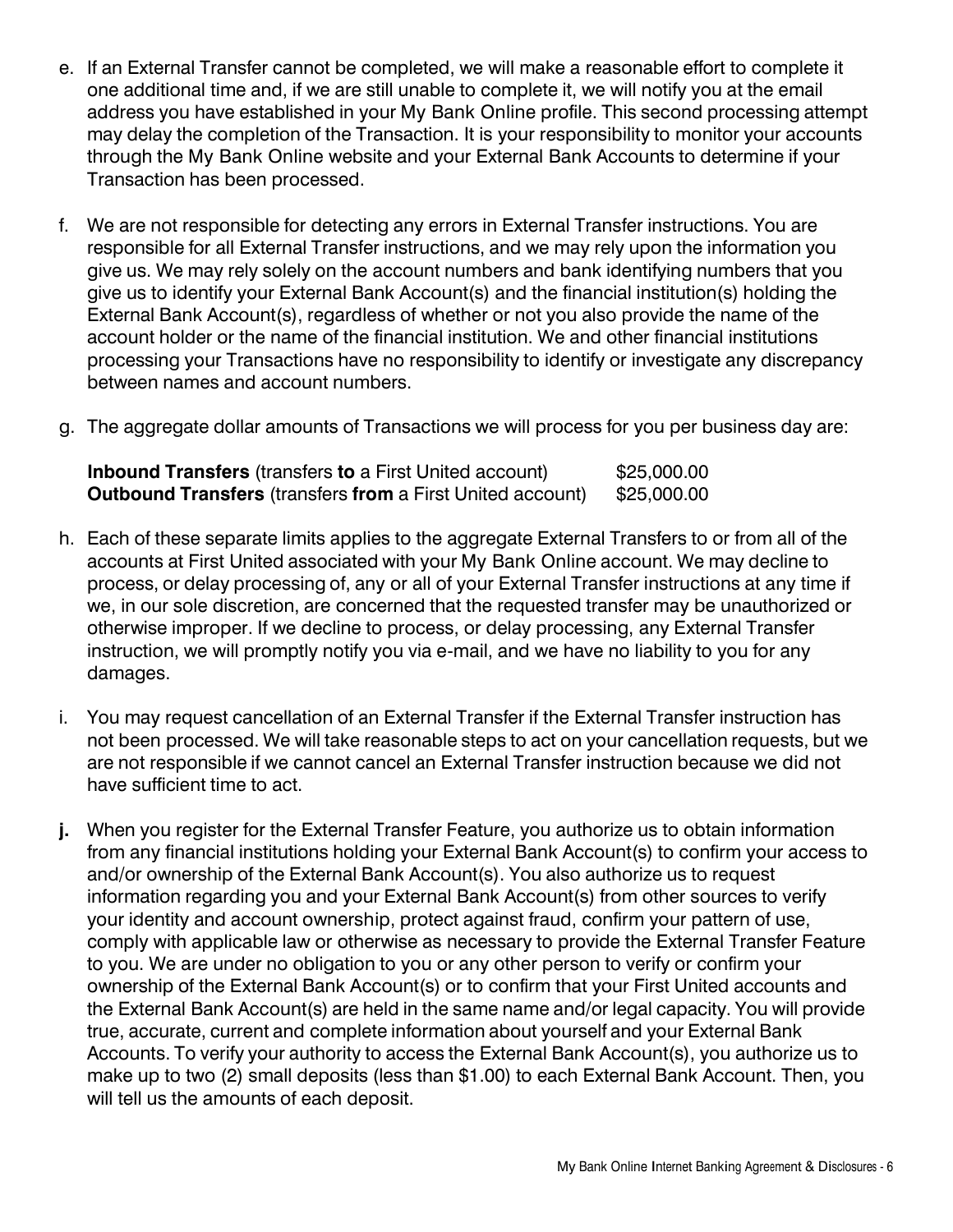#### **Bill Payment Feature**

- a. Payments may be set up as a one-time "Single Payment" or as a "Recurring Payment." Not all payees will accept electronic payment and a check will be issued to these payees. You may set up payees using the menu bar displayed when the Bill Payment page of our web site is accessed. The instructions will guide you through the process of determining whether the payee will be able to receive an electronic payment or whether a paper check will be required. Information required to process the payment will be displayed. We reserve the right to refuse the designation of a payee for any reason. Each payee we accept will be assigned a payee code. You may pay any payee you wish in the United States, except that you cannot use the Bill Payment Feature to pay a federal, state or local governmental agency or tax unit, or other payees we designate from time to time or to make court directed payments. We are not responsible if a payment cannot be made due to incomplete, incorrect, or outdated information you provide regarding a payee or if you attempt to pay a payee that is not on your authorized payee list.
- b. A single payment will be processed on the business day that you designate as the payment's process date, provided the payment is submitted prior to the daily bill payment cut-off time on that date. The daily cut-off time is currently 1 p.m. We reserve the right to change the cut-off time. A single payment submitted after the cut-off time on the designated process date will be processed on the following business day. If you designate a non-business day as the payment's process date, the payment will be processed on the last business day before the designated process date.
- c. When a recurring payment is processed, it is automatically rescheduled by the system. Based upon your selected frequency settings for the payment, a process date is calculated for the next occurrence of the payment. If the calculated process date is a nonbusiness day, the payment date will be the next business day. Note: If your frequency settings for the recurring payment specify the 29th, 30th, or 31st as a particular day of the month for processing and that day does not exist in the month of the calculated process date, then the last calendar day of that month is used as the calculated process date.
- d. FOR ELECTRONIC PAYMENTS THE PAYMENT PROCESS DATE MUST BE AT LEAST FIVE (5) BUSINESS DAYS PRIOR TO THE DUE DATE AND FOR PAPER CHECKS THE PAYMENT PROCESS DATE MUST BE AT LEAST SEVEN (7) DAYS PRIOR TO THE DUE DATE for each bill payment to reach the payee. You have limited ability to change or cancel a bill payment: a bill payment only can be changed or canceled if you access the Bill Payment Feature to change or cancel the bill payment prior to the bill payment cut-off time on the business day prior to the business day the bill payment is scheduled. For example, if a bill payment process date is Wednesday, you must access the Bill Payment Feature before 1:00 p.m. (the current cut off time) on the preceding Tuesday to cancel that bill payment. If you want us to place a stop payment on a recurring bill payment without using My Bank Online, call us or write us at the telephone number and address indicated under **Liability for Unauthorized Access** in time for us to receive your request 3 business days or more before the payment is scheduled to be made. If you call, we also may require you to put your request in writing and get it to us within 14 days after you call. If you order us to stop a direct debit from your account 3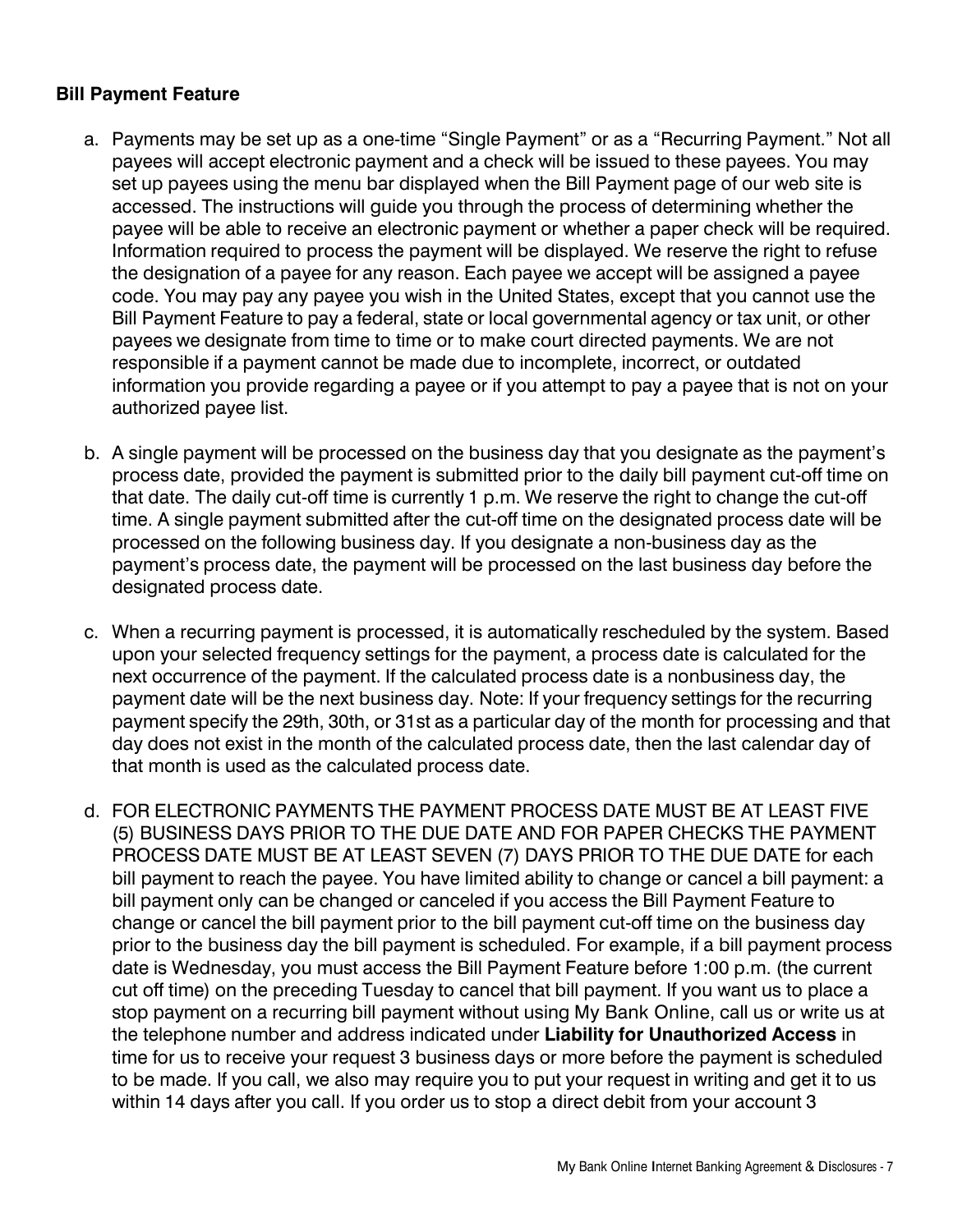business days or more before the Transaction is scheduled, and we do not do so, we will be liable for your losses or damages as provided under law.

e. You agree to have available and collected funds on deposit in the checking account you have designated sufficient to pay for all bill payments requested, as well as any other payment obligations you have to us. We reserve the right, without liability, to reject or reverse a bill payment if you fail to comply with this requirement or any other term of this Agreement. If you do not have sufficient funds in the account and we have not exercised our right to reverse or reject a bill payment, you agree to pay for such payment obligations on demand. You further agree that we, at our option, may charge any of your accounts to cover such payment obligations.

#### **Password and Security**

To use My Bank Online, you must select an alpha numeric password. The password is a "security procedure." You agree that this security procedure is commercially reasonable and is designed to authenticate your Transactions. You agree that you will not disclose, and will prevent the disclosure of, your password. If the confidentiality of the password is compromised, you shall notify First United immediately. You assume sole responsibility for maintaining the password. When you access My Bank Online, your instructions may be recorded. You consent to such recording.

If you believe that your password has been lost or stolen or that someone may attempt to use My Bank Online without your consent or has transferred money without your permission, you must notify First United at once by calling 1-888-692-2654. Representatives are available Monday to Friday 8:00 a.m. to 10:00 p.m. and Saturday 8:30 a.m. to 4:00 p.m.

#### **Liability for Unauthorized Access**

Tell us at once if you believe your access code has been lost or stolen or anyone has used your access code or accessed your accounts through My Bank Online without your authorization. Telephoning is the best way of keeping your possible losses down. You could lose all the money in your account (plus your maximum overdraft line of credit.) If you tell us within 2 business days, you can lose no more than \$50.00 if someone accesses your accounts without your permission. If you do not tell us within 2 business days after you learn of the unauthorized use of your account or access code, and we can prove that we could have stopped someone from accessing your account without your permission if you had told us, you could lose as much as \$500.00.

If this is a business account, the limitations or liability do not apply and you assume responsibility and are hereby contractually liable, jointly or severally if applicable, for all Transactions, including unauthorized Transactions, made through My Bank Online or other electronic fund transfer service, subject to the limitations of applicable law. This includes all Transactions performed by any one you authorize or to whom you provide the password or PIN or access device, regardless of whether their actions exceed any limits you place on their authority.

Also, if your statement shows My Bank Online transfers that you did not make, tell us at once. If you do not tell us within 60 days after the statement was mailed to you, you may not get back any money lost after the 60 days if we can prove that we could have stopped someone from making the transfers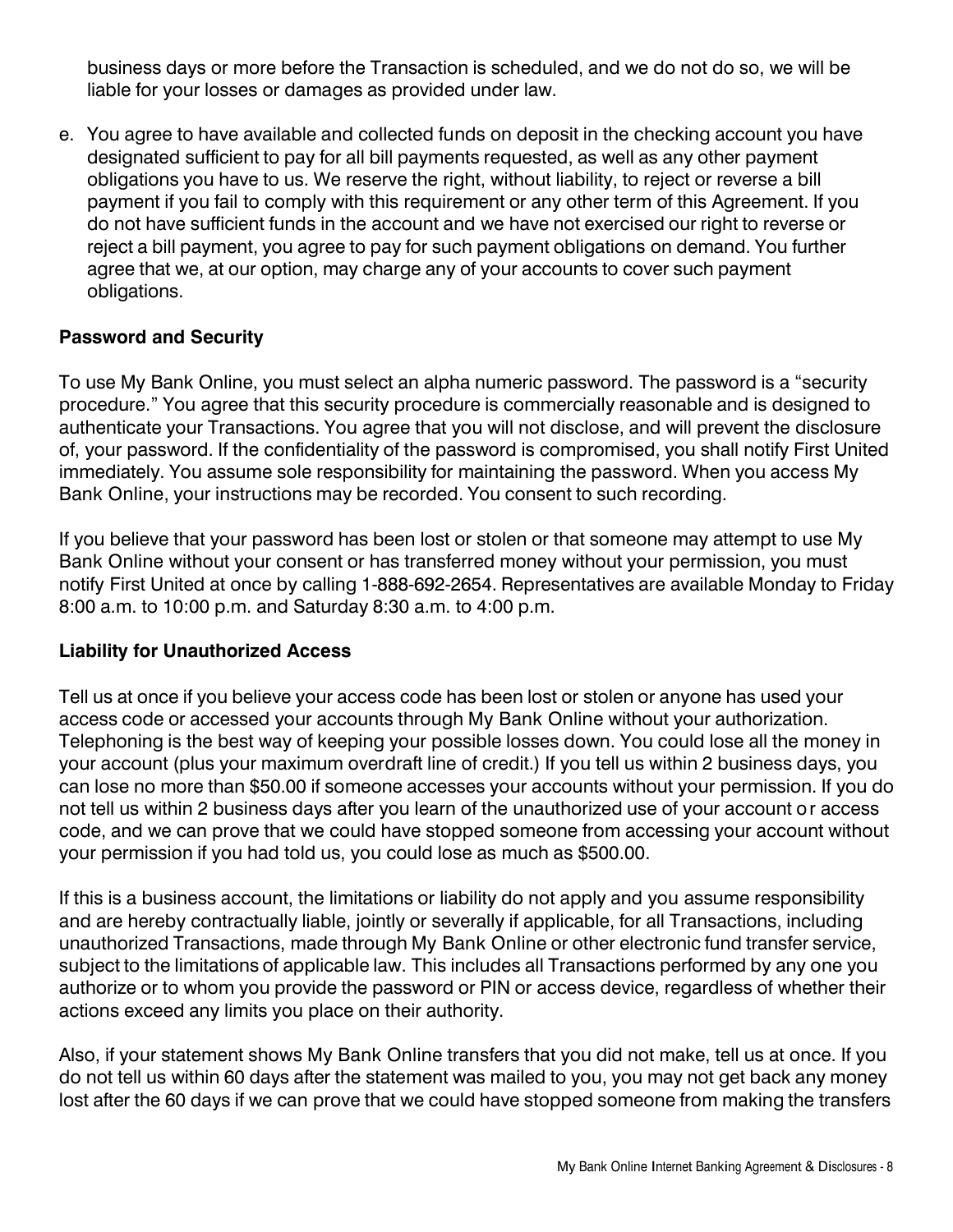if you had told us in time. If a good reason (such as a hospital stay) kept you from telling us, we will extend the time periods.

If you believe that your access code has been lost or stolen or someone has used your access code or has transferred or may transfer money from your account without your permission, call us at:

#### **1-888-692-2654**

or write us at:

**First United Bank & Trust Customer Service Center 12892 Garrett Highway Oakland, MD 21550**

#### **Business Days**

Our business days are Monday through Saturday excluding Federal Holidays.

#### **Periodic Statements**

Transactions will be recorded on your periodic statement. You will receive statement monthly unless there is no transaction in a particular month. In any case, you will receive a statement at least quarterly.

#### **Disclosure of Account Information to Third Parties**

We will disclose information to third parties about your account or the Transactions you make:

- As necessary to complete Transactions;
- To verify the existence of sufficient funds to cover specific Transactions upon the request of a payee or a third party, such as a credit bureau or merchant;
- To comply with government agency or court orders;
- If you give us your written permission;
- As otherwise permitted by law;
- As described in the Privacy Notice we give you from time to time.

#### **Our Liability**

If we do not complete a transfer to or from your account on time or in the correct amount according to our agreement with you and the instructions you transmit, we will be liable for your actual losses or damages. However, First United will not be liable.

• If, through no fault of ours, you do not have adequate funds in your account to complete a Transaction, your account is closed, or the Transaction amount would exceed your credit limit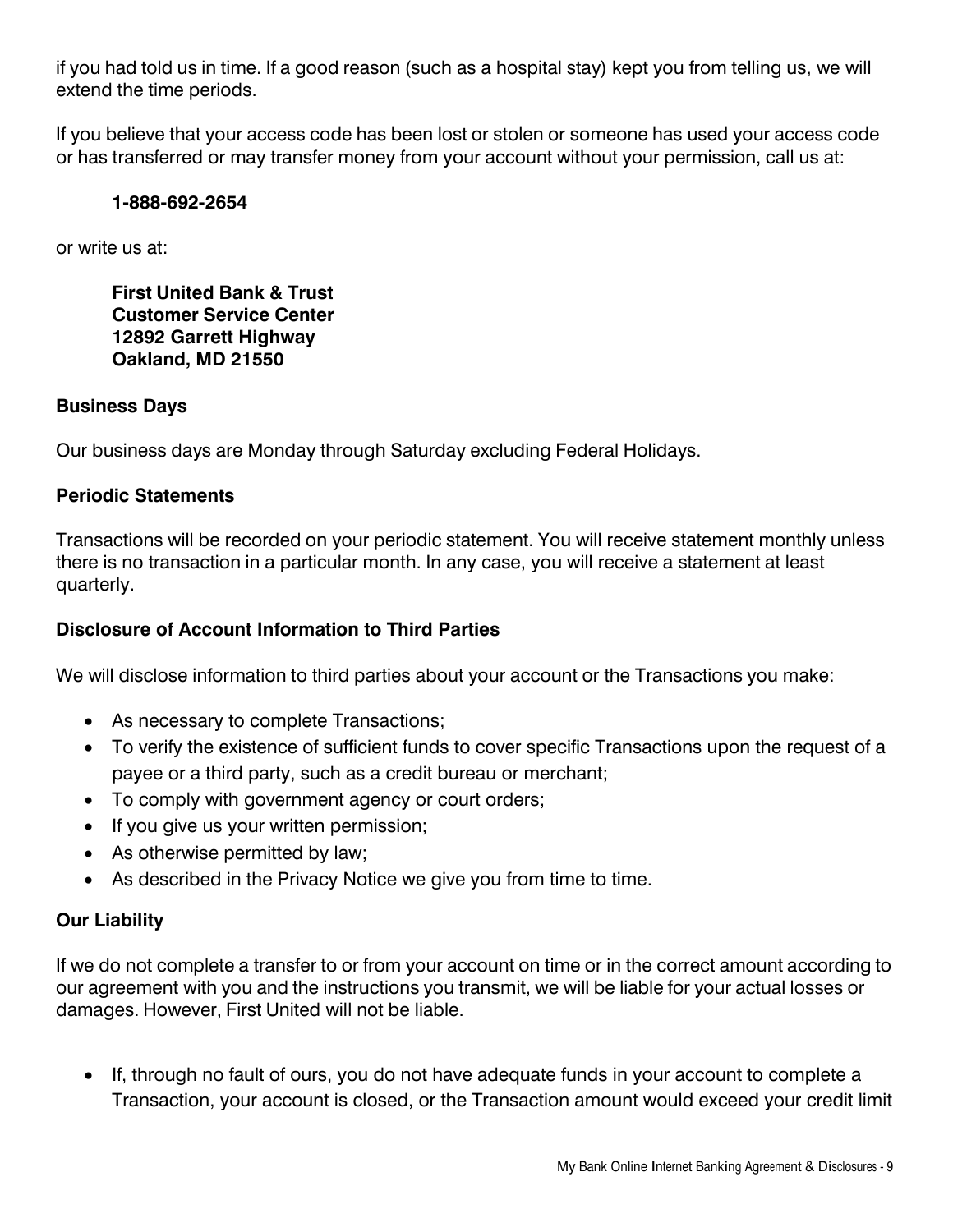on your line of credit, if applicable.

- If you used the wrong access code or you have not properly followed any My Bank Online or computer or Internet instructions for making Transactions.
- If your computer fails or malfunctions or My Bank Online was not properly working and such problem should have been apparent when you attempted such Transaction.
- If circumstances beyond our control (such as fire, flood, telecommunication outages, postal strikes and equipment or power failure) prevent making the Transaction.
- If the funds in your account are subject to an administrative hold, legal process or other claim.
- If you have not given First United complete, correct and current instructions so First United can process a Transaction.
- If the error was caused by a system beyond First United's control, such as your Internet Service Provider.
- If you do not authorize a bill payment soon enough for your payment to be made and properly credited by the payee by the time it is due.
- If First United makes a timely bill payment but the payee nevertheless does not credit your payment promptly after receipt.
- If there are other exceptions as established by First United from time to time.

## **Changes in Terms - New Services**

We may incorporate new options into My Bank Online. By using a new option, you agree to be bound by the rules concerning that option. We may amend this Agreement. Unless applicable law requires otherwise, all amendments will be binding upon you immediately after we give you notice of the amendment.

## **Notice**

Any notice, request or other communication you are required or permitted to give under this Agreement must be in writing and sent by certified or registered United States mail, return receipt requested, postage prepaid, to the address indicated under **Liability for Unauthorized Access**. Notices will be effective when we receive them. At our discretion, we may give notice to you by mail or by e-mail. We will send written notice only to one owner on your account. Sending written notice to a single address constitutes notice to all owners. We may give notice of changes in terms or we may revise the terms and conditions in this Agreement and make it available in our branches. Any notice that we mail is considered given 48 hours after we place it in the mail, postage-paid, for delivery to your address as shown on our records. Any notice delivered electronically is considered given 24 hours after it is first made available through My Bank Online. If a specific notice period or type of notice is required by applicable law, the notice will be binding in accordance with such law.

## **Termination**

At any time, we may terminate your right to use My Bank Online or cancel this Agreement. We may give notice of termination or cancellation, but we are not obligated to do so. You may terminate or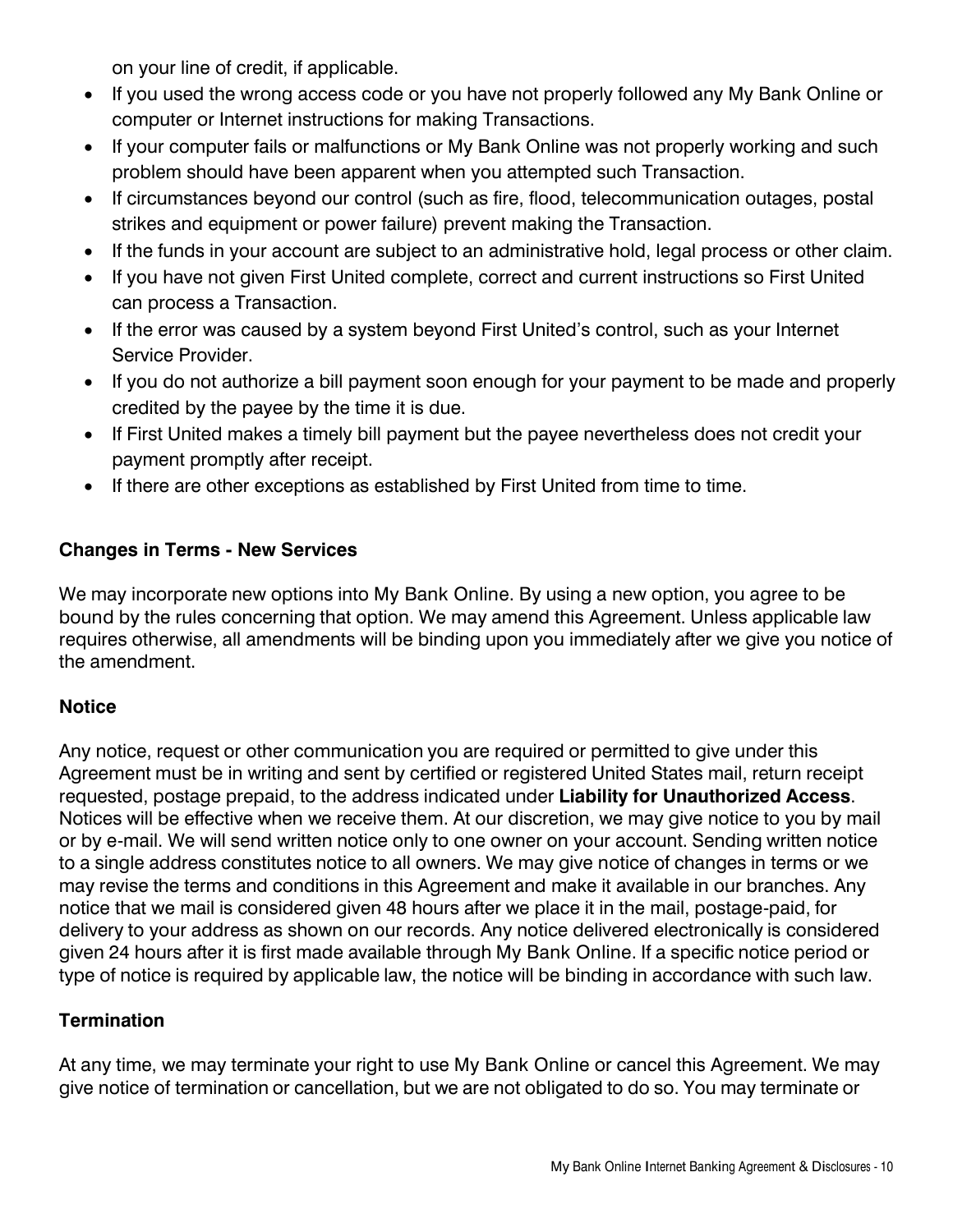cancel your right to use My Bank Online by giving us notice. Your notice of termination will become effective 3 business days after you give it. Termination by one account owner terminates My Bank Online for all account owners. Termination will not affect any liability incurred by you prior to termination.

## **Billing Errors**

In case of errors or questions about your My Bank Online Transactions, if you think your statement is wrong or if you need more information about a Transaction listed on your statement, telephone us at the phone number or write to us at the address set forth above in the **Liability for Unauthorized Access** section as soon as you can. We must hear from you no later than 60 days after we sent the first statement on which the problem or error appears.

- Tell us your name and account number.
- Describe the Transaction you are unsure about, and explain as clearly as you can why you believe it is an error or why you need more information.
- Tell us the dollar amount of the suspected error.

If you tell us orally, we may require that you send us your complaint or question in writing within 10 calendar days. We will determine whether an error occurred within 10 business days after we hear from you and we will correct any error promptly. If we need more time, however, we may take up to 45 days to investigate your complaint or question. If we decide to do this, we will credit your account within 10 business days for the amount you think is in error, so that you will have the use of the funds during the time it takes us to complete our investigation. If we ask you to put your complaint or question in writing and we do not receive it within 10 business days, we may not credit your account.

For errors involving new accounts, point-of-sale, or foreign-initiated transactions, we may take up to 90 days to investigate your complaint or question. For new accounts, we may take up to 20 business days to credit your account for the amount you think is in error. We will tell you the results within 3 business days after completing our investigation. If we decide that there was no error, we will send you a written explanation. You may ask for copies of the documents that we used in our investigation.

## **Limitation of Liability**

We provide My Bank Online and related documentation "as is" without any warranty of any kind, either expressed or implied, including, but not limited to, the implied warranties of merchantability and fitness for a particular purpose. We are not responsible for any errors or failures caused by the malfunction of the Electronic Banking System. We also are not responsible or liable for any computer virus caused by use of the Electronic Banking System. You will be responsible for any Transaction request you make that contains an error or is a duplicate of another Transaction. We are not responsible for a Transaction that is not made if you did not properly follow the instructions for making a Transaction. We are not liable for any failure to make a Transaction if you fail to promptly notify us after you learn that you have not received credit from a payee for a Transaction. We are not responsible for your acts or omissions or those of any other person, including, without limitation, any transmission or communications facility, and no such party shall be deemed to be First United's agent. In any event, we are not liable for any special, consequential, incidental, or punitive losses,